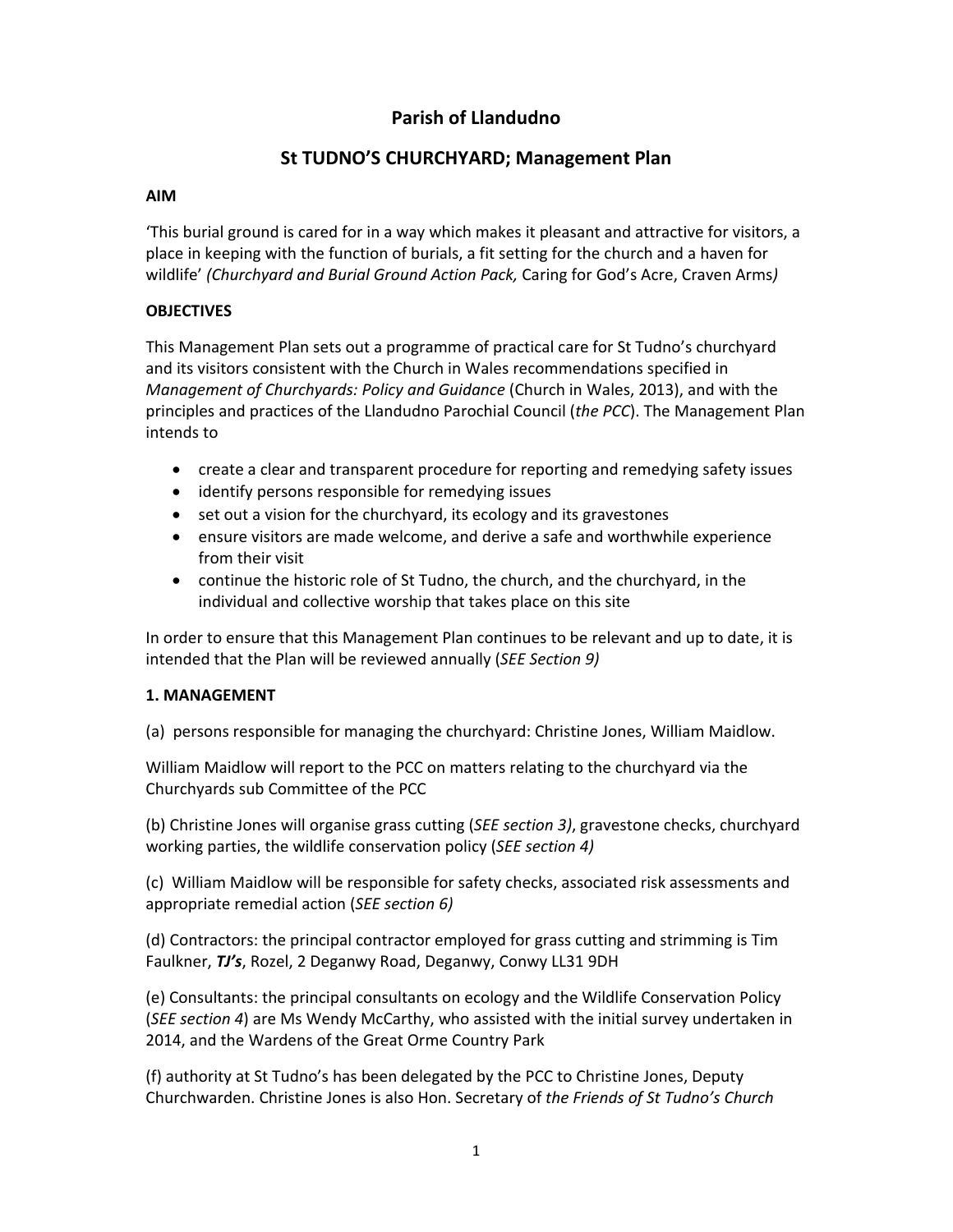(*the Friends*) who may be involved in management activities from time to time, e.g. on working parties. Either Christine Jones or Shirley Georgeson (*the Friends*) will report to each meeting of the PCC about activities at St Tudno's.

## **2. THE MAINTENANCE REGIME**

(a) grass cutting (*SEE Section 3*): the grass in the main churchyard will be cut twice a year by the principal contractor *TJ's*, the first cut in April or May; the second cut in September or October to allow the wildflowers to set seed. The grass will be cut by the contractors, and working parties will collect the grass cuttings

(b) the seats and outdoor service area: this will be cut/strimmed by the contractors on an as required basis

(c) the paths: the grass paths in the churchyard will be cut short and maintained on a regular basis either by the contractors or by William Maidlow

(d) graves: grass around graves close to the paths identified as potential trip hazards will be strimmed by the contractors, or trimmed with shears by William Maidlow, to ensure the outline of the grave is clearly visible. Grass around graves identified as being of particular interest e.g. WW1 graves, will be maintained by William Maidlow to ensure safe access

(e) maintenance of graves: further to 2(d) and subject to accepting the potential risk of personal injury or accident in areas of the churchyard that may contain concealed hazards, relatives and friends are encouraged to maintain or tidy up a grave

(f) hedge trimming: there are no hedges in the Churchyard, but individual bushes will be kept in a tidy condition by William Maidlow. There is a *Berberis* by the steps from the car park, and a *Hawthorn* adjacent to a gravestone beside one of the paths in the West section of the churchyard

(g) disposal of grass cuttings and grave tributes: grass cuttings will be deposited on the heap beneath the Lime Tree in the South West corner. Plastic tributes on gravestones are discouraged as part of the burials policy. These will be disposed of in the Council litter bin in the car park. Fresh flowers will be disposed of on the grass heap.

(h) litter collections will be made as necessary by the team opening/closing the Church

(i) snow & ice: Christine Jones will notify when paths need to be gritted and cleared. A snow shovel is kept in the church, and a grit bin is located by one of the churchyard entrances

(j) safety inspections (*SEE section 6*): William Maidlow, or a deputy, will undertake safety inspections

(k) maintenance procedures and risk assessments: these will follow *Management of Churchyards Policy and Guidance* (Church in Wales, Cardiff 2013) covering guidance in safety procedures for volunteers etc. Discussion will also take place with the Warden, Great Orme Country Park, about developing Risk Assessments. Risk Assessments will be attached to this Management Plan as *Appendices*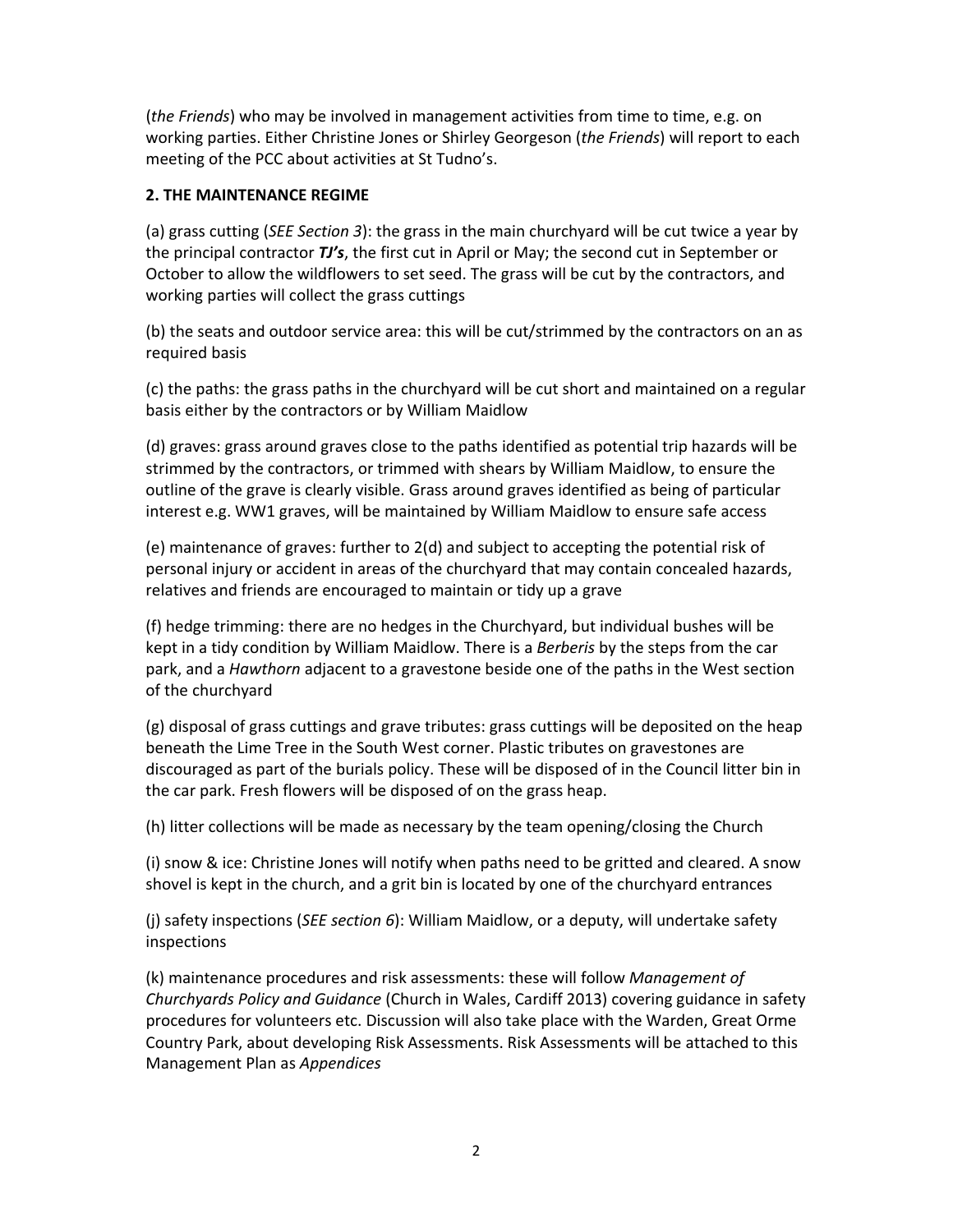(l) trees: the trees in the Churchyard are *Corsican Pines* (x5), a *Sycamore*, and a *Lime*. The condition of the trees will be checked at least once a year on a visual basis, and professionally as required. Any remedial action required will be undertaken by a qualified tree specialist. Trees will be marked on the churchyard plan *SEE Section 6(f) SEE* Appendix 1. *SEE also* Tree Report (Fairlie, 2010) *SEE Appendix 4*

## **3. THE POLICY FOR GRASS CUTTING**

(a) the grass will be managed according to the Wildlife Conservation Policy (*SEE Section 4*).

(b) the main cutting of the grass will be by contract; additional cutting may be performed by volunteers as required.

(c) timing: grass in the entire churchyard will be cut in the spring and the autumn; the area around the benches, the paths and areas around ashes plots will receive additional cuts as required to keep the grass short.

(d) cuttings: these will be raked and deposited on the heap *SEE Section 2(g)*

## **4. WILDLIFE CONSERVATION POLICIES**

(a) the majority of the churchyard will be managed for wildlife conservation, to encourage wildflowers, invertebrates and the birds and animals which feed on them.

(b) grass cutting will be timed to allow plants to flower and set seed.

(c) cut grass will be raked and removed to reduce soil fertility for the benefit of less competitive plants; the raking will also help establishment of seeds.

(d) control of brambles, nettles, etc. will be performed as required by cutting down and digging up plants.

(e) cleaning of gravestones will be discouraged to preserve the lichen flora; if any gravestones or stones or stones from the walls need to be repositioned, conservation of the lichen will be taken into account.

#### **5. POLICIES CONCERNING MONUMENTS AND TRIBUTES**

(a) the Regulations for churchyards of the Church in Wales will be displayed

(b) notices will request existing plot holders to abide by the Regulations (*SEE Appendix 3*)

(c) new plot holders will be given a copy of the appropriate sections of the Regulations and asked to abide by them.

(d) surveys of graves will be performed regularly; any unsafe graves will be marked with warning tape and reported to the PCC for decisions on further action.

#### **6. ARRANGEMENTS FOR INSPECTION AND SURVEY**

(a) safety inspections: a full safety inspection will be undertaken by William Maidlow on the first Monday of each month in summer, and as necessary in winter